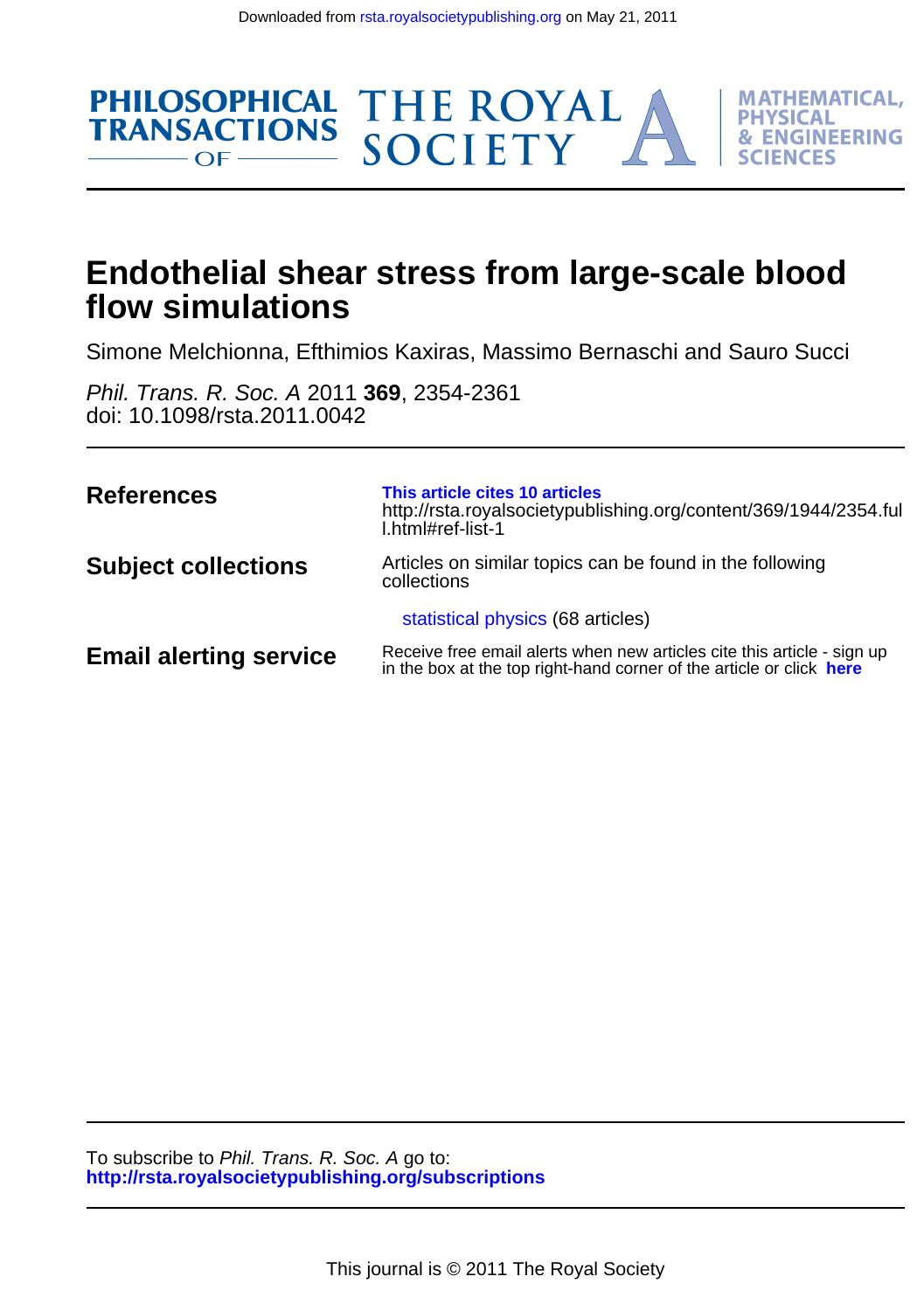

# **Endothelial shear stress from large-scale blood flow simulations**

BY SIMONE MELCHIONNA<sup>1,3,\*</sup>, EFTHIMIOS KAXIRAS<sup>3</sup>, MASSIMO BERNASCHI<sup>2</sup> AND SAURO SUCCI<sup>2</sup>

<sup>1</sup>*Istituto per i Processi Chimico-Fisici, and* <sup>2</sup>*Istituto per le Applicazioni del Calcolo, Consiglio Nazionale delle Ricerche, Rome, Italy* <sup>3</sup>*Ecole Polytechnique Fédérale de Lausanne, STI/IMX/LMMM, 1015 Lausanne, Switzerland*

We discuss the optimal evaluation of endothelial shear stress for real-life case studies based on anatomic data acquisition. The fluid dynamic simulations require smoothing of the geometric dataset to avoid major artefacts in the flow patterns, especially in the proximity of bifurcations. A systematic series of simulations at different corrugation levels shows that, below a smoothing length of about 0.5 mm, the numerical data are insensitive to further smoothing.

**Keywords: lattice Boltzmann method; haemodynamics; endothelial shear stress**

## **1. Introduction**

Atherosclerosis is the most common cardiovascular disease and is responsible for about 35 per cent of annual deaths in developed countries [\[1\]](#page-8-0). It primarily affects the arterial coronary arteries, and predictions of where and how the disease is likely to develop can be obtained by fluid dynamic simulations as a routine methodology to study blood flow patterns in human coronary arteries. A direct benefit of the simulation approach is to understand the connection between fluidmechanical flow patterns and plaque formation and evolution, with important implications for predicting the course of atherosclerosis and possibly preventing or mitigating its effects.

The combined use of simulation and imaging techniques allows one to screen large numbers of patients non-invasively for incipient coronary disease. One option is to obtain the coronary artery wall, plaque morphology and lumen anatomy from the non-invasive multi-detector computed tomography (MDCT) imaging technique. In particular, the latest MDCT systems with 320-detector rows [\[2\]](#page-8-0) enable three-dimensional acquisition of the entire coronary arterial tree in a single heart beat with the highest accuracy currently available from MDCT technology. In spite of recent technological progress, this resolution is still insufficient and the inherently noisy geometrical data pose a problem in the evaluation of endothelial shear stress (ESS), a quantity that proves extremely sensitive to the details of the wall morphology.

\*Author for correspondence [\(simone.melchionna@gmail.com\)](mailto:simone.melchionna@gmail.com).

One contribution of 26 to a Theme Issue 'Discrete simulation of fluid dynamics: methods'.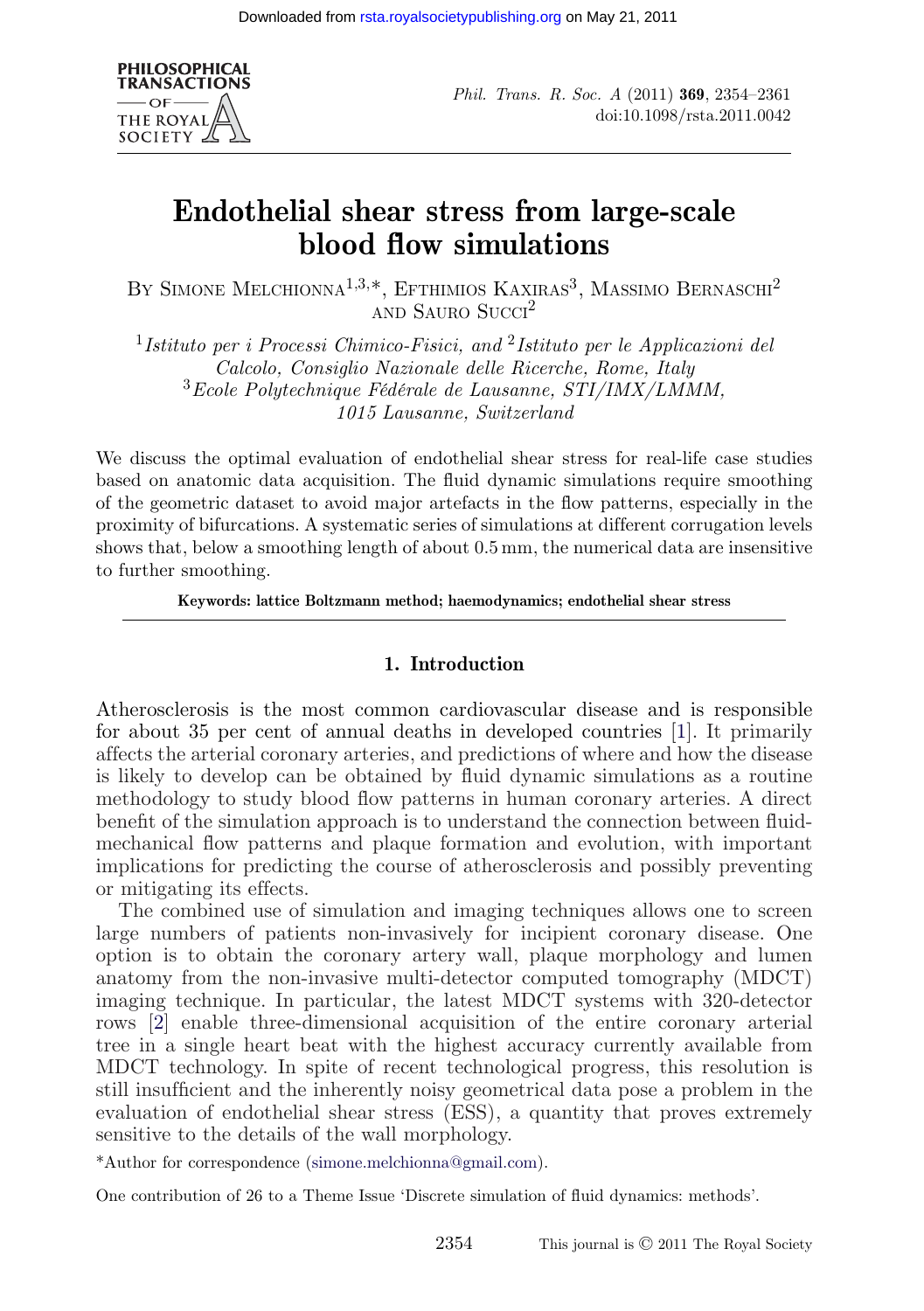Although the ultimate goal of computational haemodynamics is a one-to-one comparison with medical data, such a task is still beyond reach in extended coronary systems. The reason is that the actual instrumental resolution of imaging techniques such as MDCT does not allow one to access the 0.1 mm scale and below. Previous work that compared magnetic resonance imaging (MRI) reconstructed carotid vessels with computational fluid dynamics (CFD) results has established the lack of an unambiguous criterion to judge the match between computational and actual medical data [\[3,4\]](#page-8-0). More specifically, it was found that, in the case of MRI-reconstructed geometries, presenting an *actual* resolution of 0.1 mm, the computed shear stress shows a mean inaccuracy of approximately 15 per cent when comparing phantom data with CFD data in idealized geometries.

The main purpose of the present work is to analyse a specific aspect of this general problem, namely the convergence of computational data versus the corrugation level, for the specific case of MDCT-reconstructed data and lattice Boltzmann simulations.

#### **2. Haemodynamics simulations**

Our simulations of blood flow are based on the lattice Boltzmann method [\[5–7\]](#page-8-0), combined with the acquisition of 320-detector MDCT data. In MDCT vascular profiling, the coronary arteries are imaged axially using a  $320 \times 0.5$  mm detector configuration scanner with a rotation time of 350 ms. The geometry of each individual vessel of the coronary tree is reconstructed from the MDCT acquisition by using research-built post-processing software (VITREA 4.0, Vital Images, Minnetonka, MN, USA).

For a typical coronary artery system, the procedure to build the mesh from the MDCT raw data starts from a single vessel, formatted as stacked bi-dimensional contours (slices), with a nominal resolution of 0.1 mm. The contour path of each slice is irregular and shaped as a collection of 256 points. Each vessel is organized with the same format in a different file.

The slices are quasi-parallel and mostly transverse to the path connecting different centrelines. Moreover, the sequence of contour points is mostly aligned along the stacking sequence, that is, the contour index does not present any major twisting when moving between contiguous centrelines. Given that data relative to each vessel in the multi-branched geometry have the same format, each slice of a vessel is scanned to locate the set of mesh points that fall in its proximity and enclosed within the vessel surface. The mesh points arising from the different vessels are merged as the final step of the procedure.

As a conservative measure of the geometrical error, one can take the actual MDCT resolution to be of the order of approximately 0.4 mm [\[8\]](#page-8-0). From these figures, a mild oversampling along the longitudinal direction is apparent. It also appears that the azimuthal resolution for a vessel of approximately 1 mm circumference is of the order of approximately  $10^{-2}$  mm, which shows a more pronounced oversampling along the azimuthal direction.

Raw MDCT data present a level of geometric irregularities that can dramatically affect the quality of the lattice Boltzmann simulations. In order to improve the regularity of the initial geometry, we have smoothed the sequence of surface points via a linear filter along the longitudinal direction. This is achieved by averaging each point along the contour with *K* backward and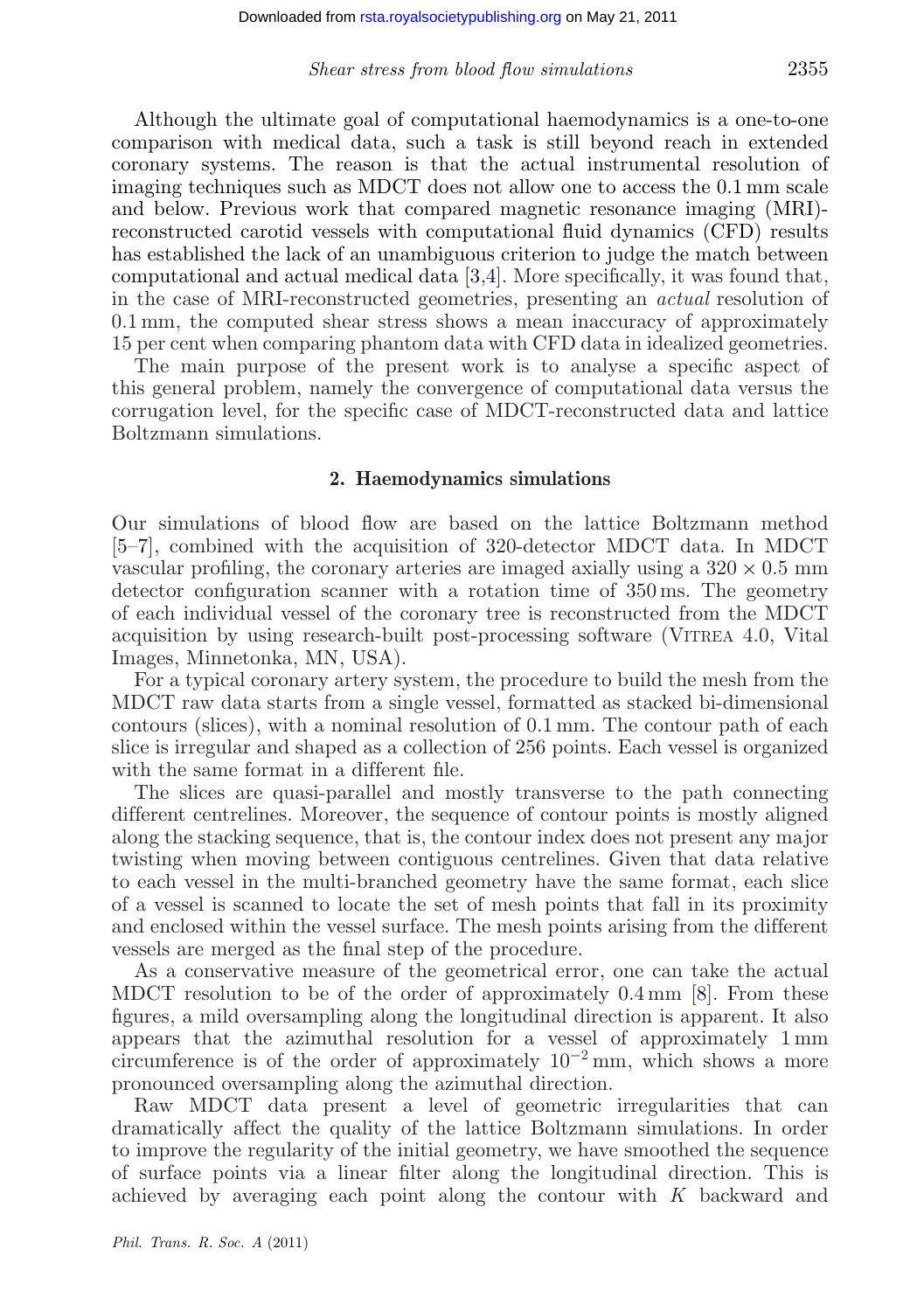#### 2356 *S. Melchionna et al.*

forward slice neighbours, by using a simple weighting formula  $\mathbf{R}_i = \sum_{j=i-K}^{i+K} w_{ij} \mathbf{r}_i$ . For simplicity, we have taken  $w_{ij} = 1/(2K + 1)$  and studied the haemodynamics resulting from  $K = 0$  (unsmoothed geometry or level-0 smoothing),  $K = 2$  (level-2) smoothing) and  $K = 3$  (level-3 smoothing).

One could also smooth surface points along the azimuthal contour. However, the azimuthal corrugation is perceived as less strategic than the longitudinal ones, because most geometrical irregularities, such as stenosis or aneurysms, develop mostly along the longitudinal direction. Therefore, in this paper, we have studied the effect of the longitudinal smoothing procedure. We will discuss the resulting effects on the fluid dynamic results, when compared with the original, unsmoothed dataset.

An important point regards the choice of the sampling points  $x_w$  used to compute the ESS. We take those points to coincide with the smoothed, off-lattice, points forming the slice contours. Each contour point is surrounded by a small number of fluid nodes and a linear extrapolation scheme is used to evaluate the ESS. Clearly, the  $x_w$  points fall between the external fluid and wall mesh nodes and, as the mesh resolution increases, the set converges towards the exact no-slip hydrodynamic surface.

The Zou–He method of imposing boundary conditions [\[9\]](#page-8-0) is used to implement both the velocity inlet and the pressure outlets (see [\[10\]](#page-8-0)).

## **3. Results**

We have investigated a smooth human coronary artery system. According to standard naming convention, the coronary system is composed of a left main/left anterior descending (LM/LAD) vessel branching into two other primary vessels, LCX (left circumflex) and D1 (diagonal), and eight minor vessels. LM/LAD represents the longest vessel, named LM in the proximal region and LAD after the bifurcation with LCX. Overall, the test case is composed of 11 vessels, that is, one inlet vessel at the LM level and 10 outlets for all terminals. An image of this arterial system, obtained from the result of the simulation, is shown in [figure 1.](#page-4-0) We have considered a mesh resolution of 0.05 mm corresponding to approximately 18 million voxels. At this resolution, the staircase approximation does not introduce major artefacts in the wall geometry, as analysed in our previous publication [\[7\]](#page-8-0). In fact, the asperities in the vessel wall due to the staircase approximation account for about 5 per cent or less of the vessel diameter, while those present in the original imaging data can be as large as 50 per cent. More importantly, our previous study demonstrated convergence of the flow profiles and ESS maps at this resolution.

The effect of the wall smoothness is first inspected by looking at the sectional area and the volumetric flow profile along the full arterial system. In [figure 2](#page-5-0)*a*,*b* we report the two profiles for the most representative vessel, the LM/LAD. Interestingly, the sectional area does not show major differences among the three datasets, only a higher level of noise is well visible. As a consequence, we expect to observe roughly the same flow profile for the three cases.

However, the flow profiles show marked differences between the unsmoothed and smoothed geometries. This highlights the critical role of smoothing near geometrically sensitive regions such as next to bifurcations. In fact, owing to mass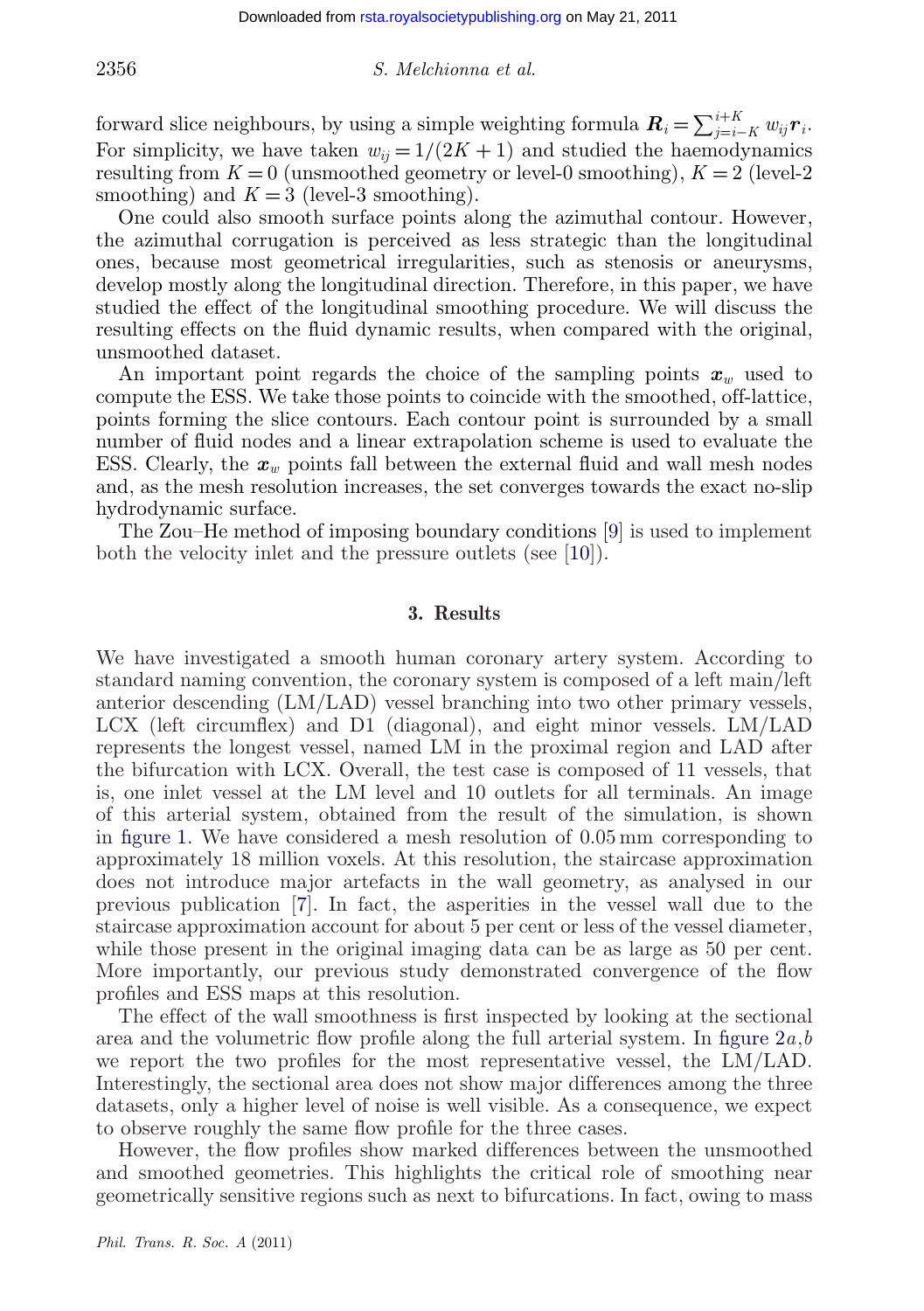*Shear stress from blood flow simulations* 2357

<span id="page-4-0"></span>

Figure 1. Picture of the human coronary artery system used in the simulations, with labels for the two main arteries. The shaded areas represent the norm of the traction vector on the surface of the artery. The rectangle denotes the section of the artery that is investigated in more detail below. (Online version in colour.)

conservation, the volumetric flow profile is quasi-uniform away from bifurcations, while bifurcations give rise to abrupt jumps in the volumetric flow. These jumps show large non-systematic differences as the vessel bifurcates [\(figure 2](#page-5-0)*b*). Apart from noting that the smooth geometry gives rise to a smoother flow profile, a full explanation for the sign of the difference between unsmoothed and smoothed geometries is still missing.

Overall, the level-0 profile presents a larger pressure drop between the inlet (left-most part of the profile) and outlet (right-most part).

It is reasonable to expect that wall smoothness strongly affects the ESS profile since this quantity is proportional to the gradient of the velocity field and is significantly more sensitive to resolution than basic hydrodynamic fields. Moreover, ESS is proportional to the fluid dissipation due to the fluid–wall contacts. The convergence of the flow profiles to a common profile is visible in the results of the level-2 and level-3 smoothing procedures. This is confirmed by the contour-averaged ESS, shown in [figure 2](#page-5-0)*c* for the LM/LAD vessel and [figure 2](#page-5-0)*d* for the LCX vessel. Again, the unsmoothed geometry shows dramatic departures from the smoothed ones. Such departures are of the order of 50 per cent for the case of a bifurcation-free vessel [\(figure 2](#page-5-0)*d*) in line with the observation of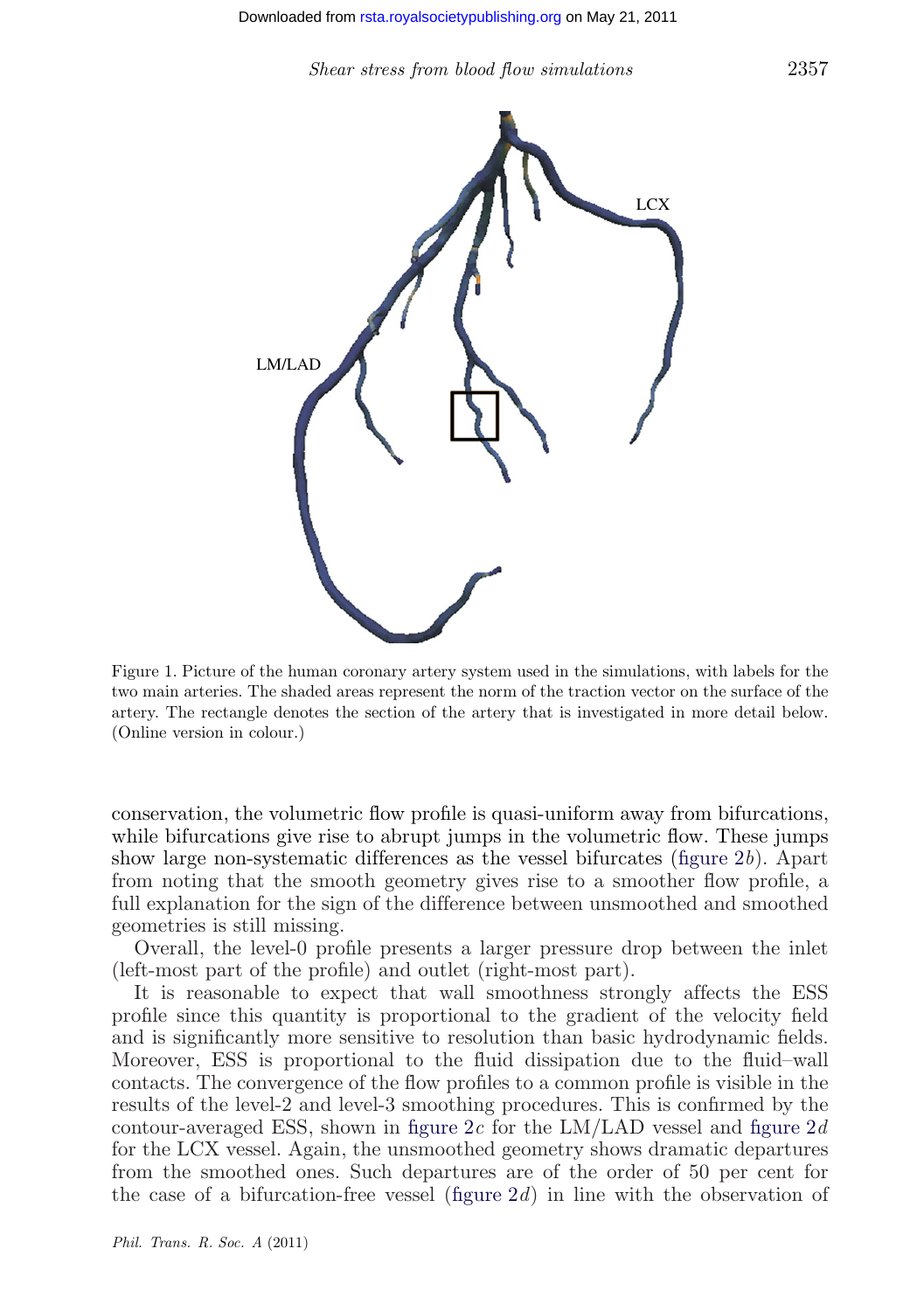<span id="page-5-0"></span>

Figure 2. Hydrodynamic profiles along the vessel's axial coordinate for the LM/LAD vessel for level-0 (black lines), level-2 (red lines) and level-3 (green lines) smoothing methods. (*a*) Sectional area, (*b*) volumetric flow-rate profile, (*c*) contour-averaged ESS, and (*d*) contour-averaged ESS for the LCX vessel. (Online version in colour.)

15 per cent error with MRI-reconstructed vessels having about four times the resolution of MDCT [\[3,4\]](#page-8-0). The discrepancy between smoothed and unsmoothed vessels can be much larger in the case of bifurcating vessels.

By looking at volumetric and contour-averaged quantities, we conclude that our smoothing procedure provides reliable geometries for stationary flows. The complete superficial distribution of ESS, however, may still exhibit strong differences at various degrees of smoothness. This is a crucial test, since the capability of simulations to predict regions prone to atherogenesis relies on the quality of the computed ESS data. The simulation results again show strong differences between the unsmoothed and smoothed versions, while the comparison of the two smoothed geometries shows a small dispersion in ESS. A closer visual inspection confirms this result, in particular, in the proximity of bifurcations and stenosis.

To further point out the necessity of our smoothing procedure, we investigate the value of the traction vector on the surface of the artery. The traction vector  $t = \sigma \cdot n - (n \cdot \sigma \cdot n)n$ , where  $\sigma$  is the stress tensor, is defined as the component of the wall force orthogonal to the wall normal *n*. It is a quantity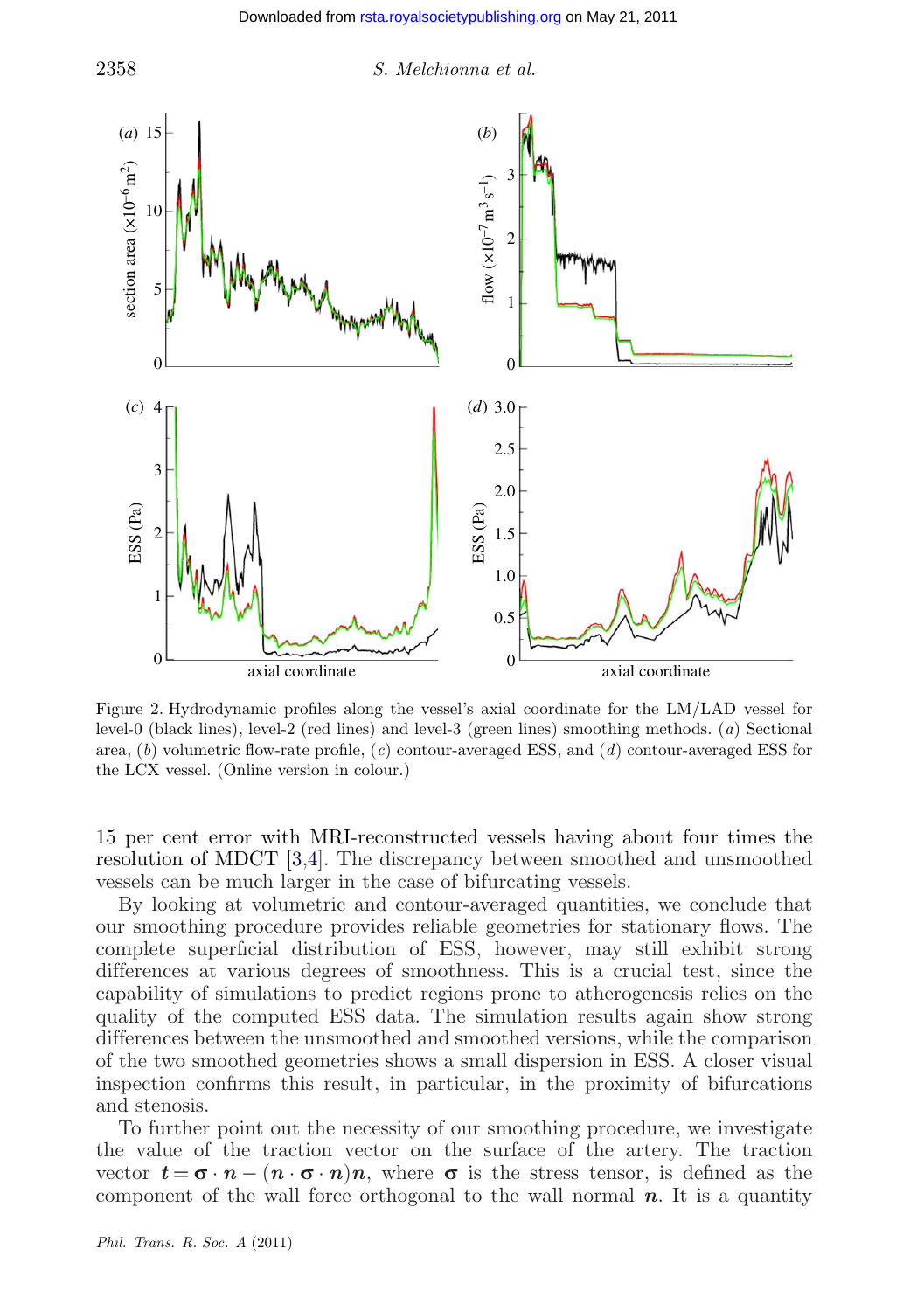*Shear stress from blood flow simulations* 2359



Figure 3. Norm of the traction vector on the surface of a section of artery for (*a*) smoothing level 0 and (*b*) smoothing level 3. A dark colour stands for low traction, and a light colour for high traction. (Online version in colour.)

of major importance in the study of haemodynamics, as it can be related to pathologies of the blood vessel, and therefore it needs to be properly reproduced in simulation.

Figure 3 displays the norm of the traction vector on the surface of a section of the artery, obtained from a simulation, once in an unsmoothed dataset and once in an artery with level-3 smoothing. The chosen artery section, marked by the rectangle on [figure 1,](#page-4-0) consists of two subsequent loops. At the relatively low Reynolds number in this artery, the flow velocity of the blood is expected to be larger at the inner wall of the loop, leading to a larger wall shear stress on this wall. This property is well reproduced in the simulation at smoothing level 3. In the unsmoothed artery, on the other hand, the wall shear stress fluctuates due to the corrugation of the geometry, and fails to systematically reproduce the expected flow pattern. As a further test, a passive scalar particle was injected into the artery, and the smoothness of its trajectory used as a measure of the quality of the simulation. An extract of the particle's trajectory is represented in [figure 4](#page-7-0) along a relatively straight section of the artery. It can be seen that, while the trajectory of the particle is perturbed in the unsmoothed artery, it is properly straightened in the smoothed case. More quantitatively, the particle trajectory  $x_p(t)$  is approximated by an order-seven polynomial  $x_{p7}(t)$ , and the relative difference  $\mu_p = \sqrt{(1/T)\int_0^T |\bm{x}_p(t) - \bm{x}_{p7}(t)|^2 dt}$  between the original trajectory and the smoothened polynomial is interpreted as an indication of the quality of the representation of the arterial wall. The polynomial represents a global fit over the time span of the particle over the section represented on [figure 4.](#page-7-0) The order of the polynomial was chosen high enough to reproduce the overall shape of the artery on the chosen section. Consistently with previous observations, the unsmoothed case exhibits a worse result, with  $\mu_p = 0.0127$ , than the simulation with smoothing level 3, with  $\mu_{\rm p} = 0.0081$ .

Summarizing, once sufficient smoothing is attained, the fine details of the ESS map show good convergence, rendering the method usable for quantitative analysis.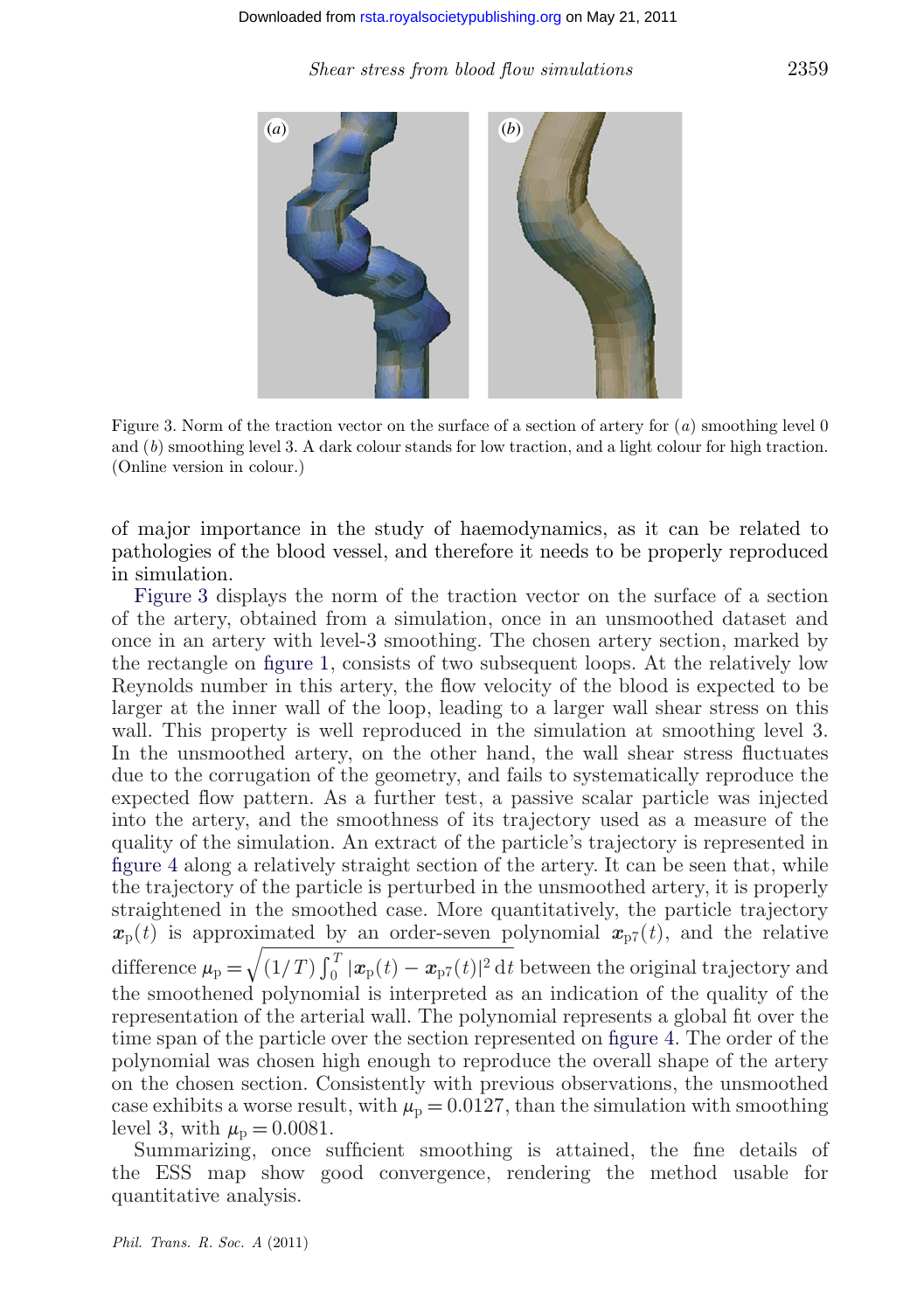2360 *S. Melchionna et al.*



Figure 4. Path of a tracer particle in an artery section at smoothing level 0 (solid curve) or smoothing level 3 (dashed curve). The axes are labelled in lattice units. (Online version in colour.)



axial coordinate (arb. units)

Figure 5. Pulsatile flow profiles for the LAD vessel and computed for the (*a*)  $T_1$  and (*b*)  $T_2$  time instants. Smoothing levels as in [figure 2.](#page-5-0) The inset shows the inlet velocity for the pulsatile case. The labels *T*<sup>1</sup> and *T*<sup>2</sup> mark the two instants used to analyse the flow profiles and ESS maps at different degrees of smoothness. (Online version in colour.)

We have next analysed the case of a pulsatile flow. The analysis of pulsatile haemodynamics requires the investigation of the flow pattern in the time domain. Pulsatile flow is simulated by employing a time-dependent influx derived from physiological data [\[11\]](#page-8-0). At the inlet, the time-dependent signal is shown in figure 5, while at the outlets we retain the constant pressure condition. We consider two representative time instants  $T_1$  and  $T_2$  and compare the flow profiles and the ESS distributions. These instants correspond to maximum Reynolds numbers of 200 and 75 at times  $T_1$  and  $T_2$ , respectively. At both times, the flow profiles in figure 5 display similar features for the stationary flow, with a good convergence of profiles for the level-2 and level-3 degrees of smoothness.

<span id="page-7-0"></span>